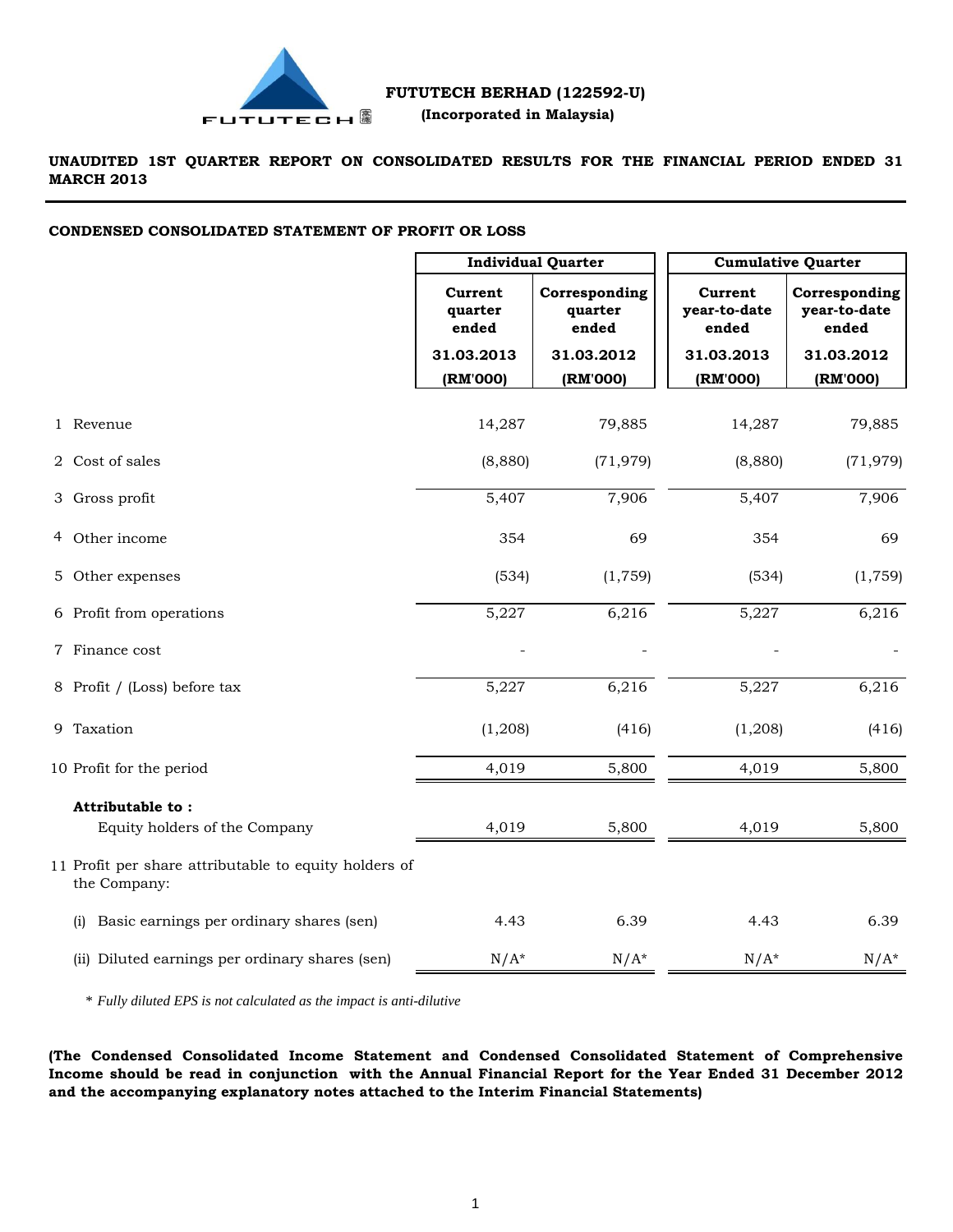

### **FUTUTECH BERHAD (122592-U) (Incorporated in Malaysia)**

**UNAUDITED 1ST QUARTER REPORT ON CONSOLIDATED RESULTS FOR THE FINANCIAL PERIOD ENDED 31 MARCH 2013**

**CONDENSED CONSOLIDATED STATEMENT OF PROFIT OR LOSS AND OTHER COMPREHENSIVE INCOME**

|                                                                                      | <b>Individual Quarter</b>   |                                   | <b>Cumulative Quarter</b>        |                                        |
|--------------------------------------------------------------------------------------|-----------------------------|-----------------------------------|----------------------------------|----------------------------------------|
|                                                                                      | Current<br>quarter<br>ended | Corresponding<br>quarter<br>ended | Current<br>year-to-date<br>ended | Corresponding<br>year-to-date<br>ended |
|                                                                                      | 31.03.2013                  | 31.03.2012                        | 31.03.2013                       | 31.03.2012                             |
|                                                                                      | (RM'000)                    | (RM'000)                          | (RM'000)                         | (RM'000)                               |
| 1 Profit for the period                                                              | 4,019                       | 5,800                             | 4,019                            | 5,800                                  |
| 2 Other Comprehensive Income/(loss):<br>(i) Foreign currency translation differences | (17)                        | (24)                              | (17)                             | (24)                                   |
| 3 Total comprehensive income for the period                                          | 4,002                       | 5,776                             | 4,002                            | 5,776                                  |
| Attributable to:<br>Equity holders of the Company                                    | 4,002                       | 5,776                             | 4,002                            | 5,776                                  |

**(The Condensed Consolidated Income Statement and Condensed Consolidated Statement of Comprehensive** Income should be read in conjunction with the Annual Financial Report for the Year Ended 31 December 2012 **and the accompanying explanatory notes attached to the Interim Financial Statements)**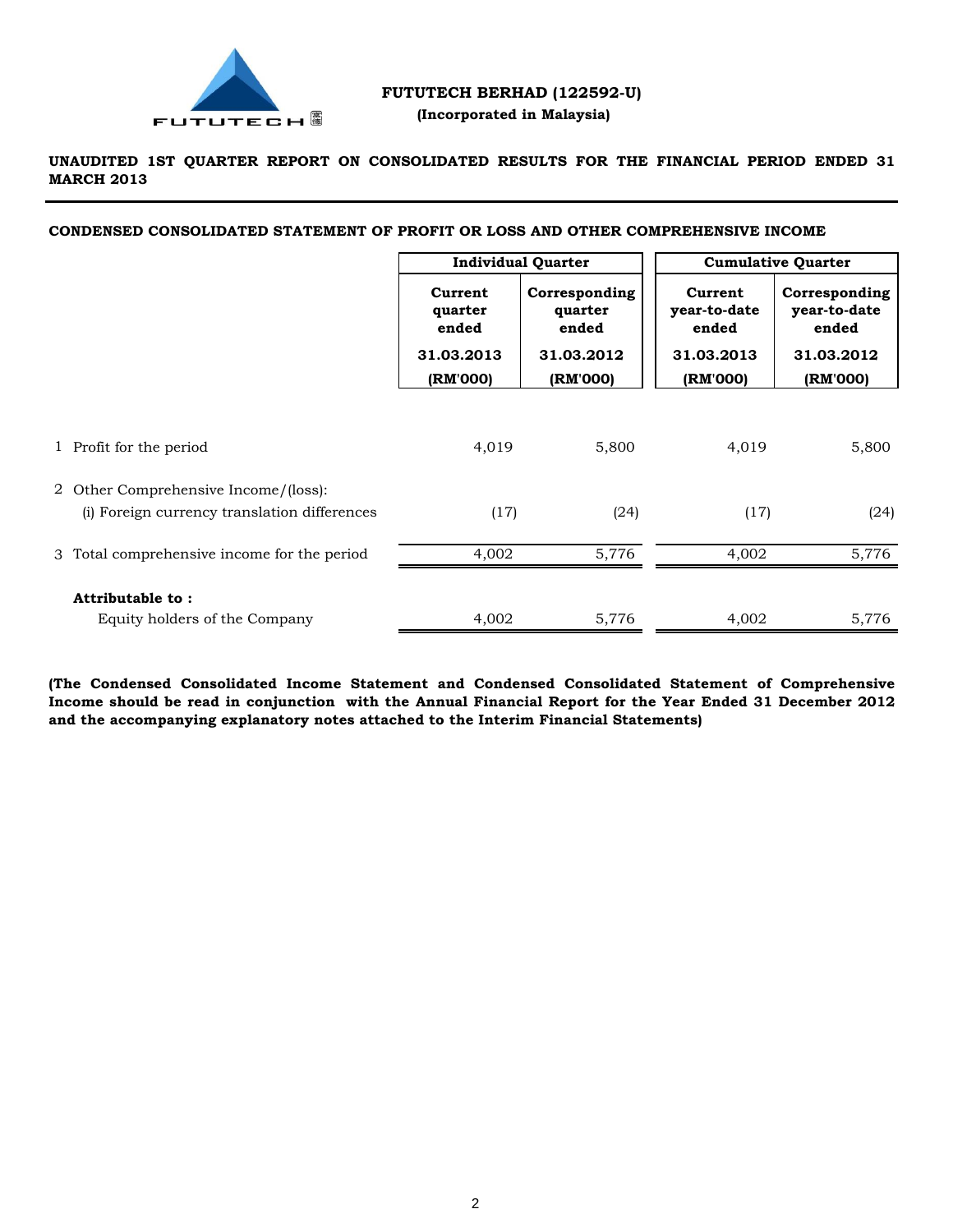

 **(Incorporated in Malaysia)**

### **UNAUDITED 1ST QUARTER REPORT ON CONSOLIDATED RESULTS FOR THE FINANCIAL PERIOD ENDED 31 MARCH 2013**

#### **CONDENSED CONSOLIDATED STATEMENT OF FINANCIAL POSITION**

|                                                          | (UNAUDITED)<br>As at<br>31.03.2013<br>(RM'000) | (AUDITED)<br>As at<br>31.12.2012<br>(RM'000) |
|----------------------------------------------------------|------------------------------------------------|----------------------------------------------|
| <b>ASSETS</b>                                            |                                                |                                              |
| <b>Non Current Assets</b>                                |                                                |                                              |
| Property, Plant and Equipment                            | 6,924                                          | 7,075                                        |
| Other Investments                                        | 43                                             | 43                                           |
| Intangible Assets                                        | 47                                             | 51                                           |
| <b>Trade Debtors</b>                                     | 7,080                                          | 6,854                                        |
| Deferred tax assets                                      | 1,063                                          | 2,184                                        |
|                                                          | 15,157                                         | 16,207                                       |
| <b>Current Assets</b>                                    |                                                |                                              |
| Inventories                                              | 2,713                                          | 2,389                                        |
| <b>Trade Debtors</b>                                     | 41,573                                         | 48,215                                       |
| Other Debtors, Deposits and Prepayments                  | 3,065                                          | 2,283                                        |
| Tax Recoverables                                         | 744                                            | 805                                          |
| Cash and Bank Balances                                   | 64,440                                         | 60,759                                       |
|                                                          | 112,535                                        | 114,451                                      |
| <b>TOTAL ASSETS</b>                                      | 127,692                                        | 130,658                                      |
| <b>EQUITY and LIABILITIES</b>                            |                                                |                                              |
| Equity Attributable to Equity Holders of the Company     |                                                |                                              |
| Share Capital                                            | 45,369                                         | 45,369                                       |
| <b>Other Reserves</b>                                    | 294                                            | 311                                          |
| <b>Accumulated Profit</b>                                | 30,970                                         | 26,951                                       |
|                                                          | 76,633                                         | 72,631                                       |
| <b>Non Current Liabilities</b>                           |                                                |                                              |
| <b>Trade Payables</b>                                    | 3,616                                          | 3,616                                        |
| Other Payables                                           |                                                | 20                                           |
|                                                          | 3,616                                          | 3,636                                        |
| <b>Current Liabilities</b>                               |                                                |                                              |
| Trade Payables                                           | 11,276                                         | 19,932                                       |
| Other Payables, Accruals and Liabilities                 | 36,107                                         | 34,435                                       |
| Provision for Taxation                                   | 60                                             | 24                                           |
|                                                          | 47,443                                         | 54,391                                       |
| <b>Total Liabilities</b>                                 | 51,059                                         | 58,027                                       |
| TOTAL EQUITY and LIABILITIES                             | 127,692                                        | 130,658                                      |
| Net Assets Per Share (based on ordinary shares of RM0.50 |                                                |                                              |
| each) (RM)                                               | 0.84                                           | 0.80                                         |
|                                                          |                                                |                                              |

**(The Condensed Consolidated Statement of Financial Position should be read in conjunction with the Annual Financial Report for the Year Ended 31 December 2012 and the accompanying explanatory notes attached to the Interim Financial Statements)**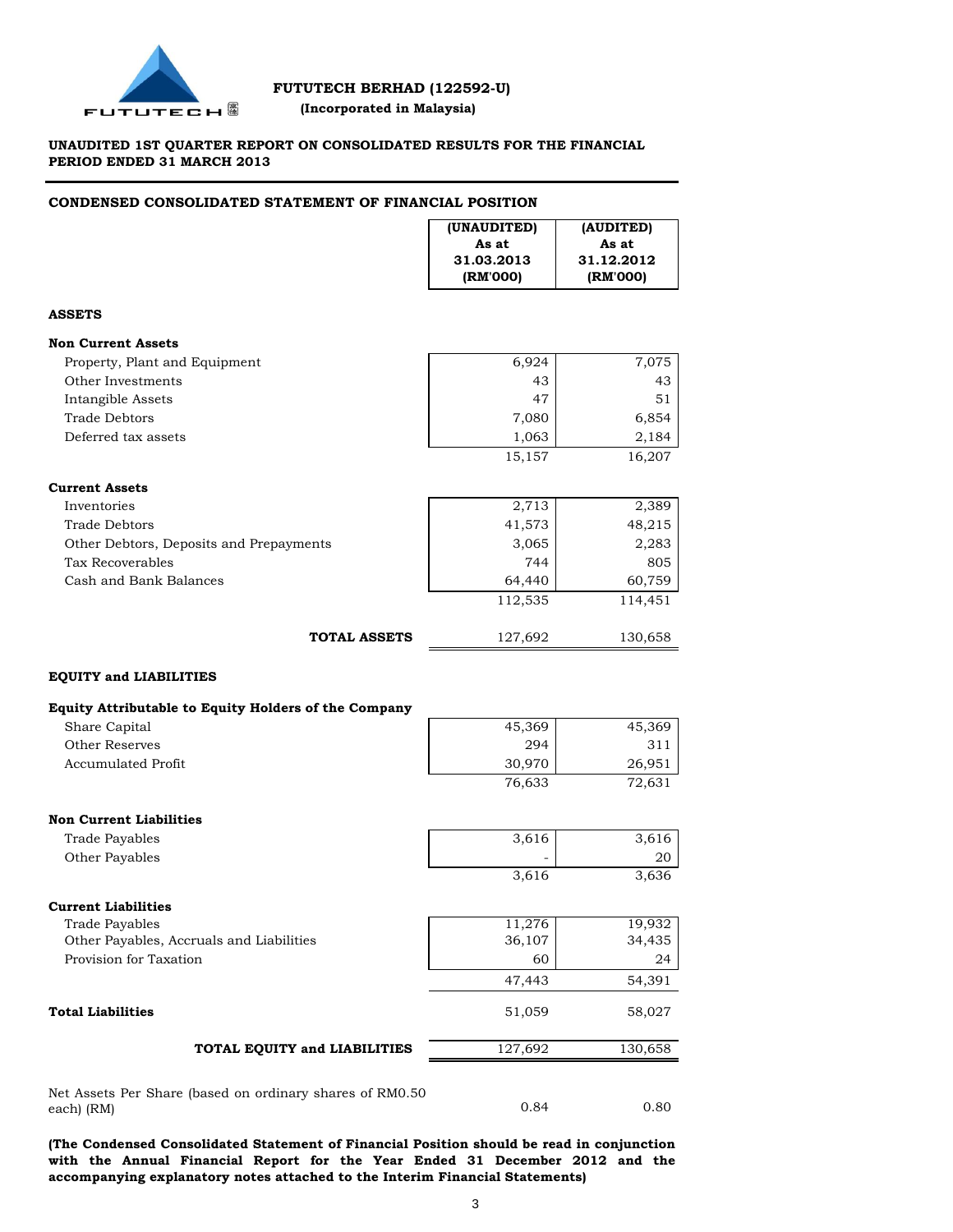

 **(Incorporated in Malaysia)**

### **UNAUDITED 1ST QUARTER REPORT ON CONSOLIDATED RESULTS FOR THE FINANCIAL PERIOD ENDED 31 MARCH 2013**

### **CONDENSED CONSOLIDATED STATEMENTS OF CHANGES IN EQUITY**

|                                                      | <------ Non-Distributable ------->    | Attributable to Equity Holders of the Company |                                        |                                      |
|------------------------------------------------------|---------------------------------------|-----------------------------------------------|----------------------------------------|--------------------------------------|
| <b>3 MONTHS PERIOD ENDED</b><br>31 MARCH 2013        | <b>Share Capital</b><br><b>RM'000</b> | Other<br><b>Reserves</b><br><b>RM'000</b>     | Accumulated<br>Profit<br><b>RM'000</b> | <b>Total Equity</b><br><b>RM'000</b> |
| Balance as at 1 January 2013                         | 45,369                                | 311                                           | 26,951                                 | 72,631                               |
| Total Comprehensive Income for the<br>period         |                                       | (17)                                          | 4,019                                  | 4,002                                |
| Balance as at 31 March 2013                          | 45,369                                | 294                                           | 30,970                                 | 76,633                               |
| <b>3 MONTHS PERIOD ENDED</b><br><b>31 MARCH 2012</b> |                                       |                                               |                                        |                                      |
| Balance as at 1 January 2012                         | 45,369                                | 303                                           | 3,530                                  | 49,202                               |
| Total Comprehensive Income for the<br>period         |                                       | (24)                                          | 5,800                                  | 5,776                                |
| Balance as at 31 March 2012                          | 45,369                                | 279                                           | 9,330                                  | 54,978                               |

**(The Condensed Consolidated Statements of Changes in Equity should be read in conjunction with the Annual Financial Report for the Year Ended 31 December 2012 and the accompanying explanatory notes attached to the Interim Financial Statements)**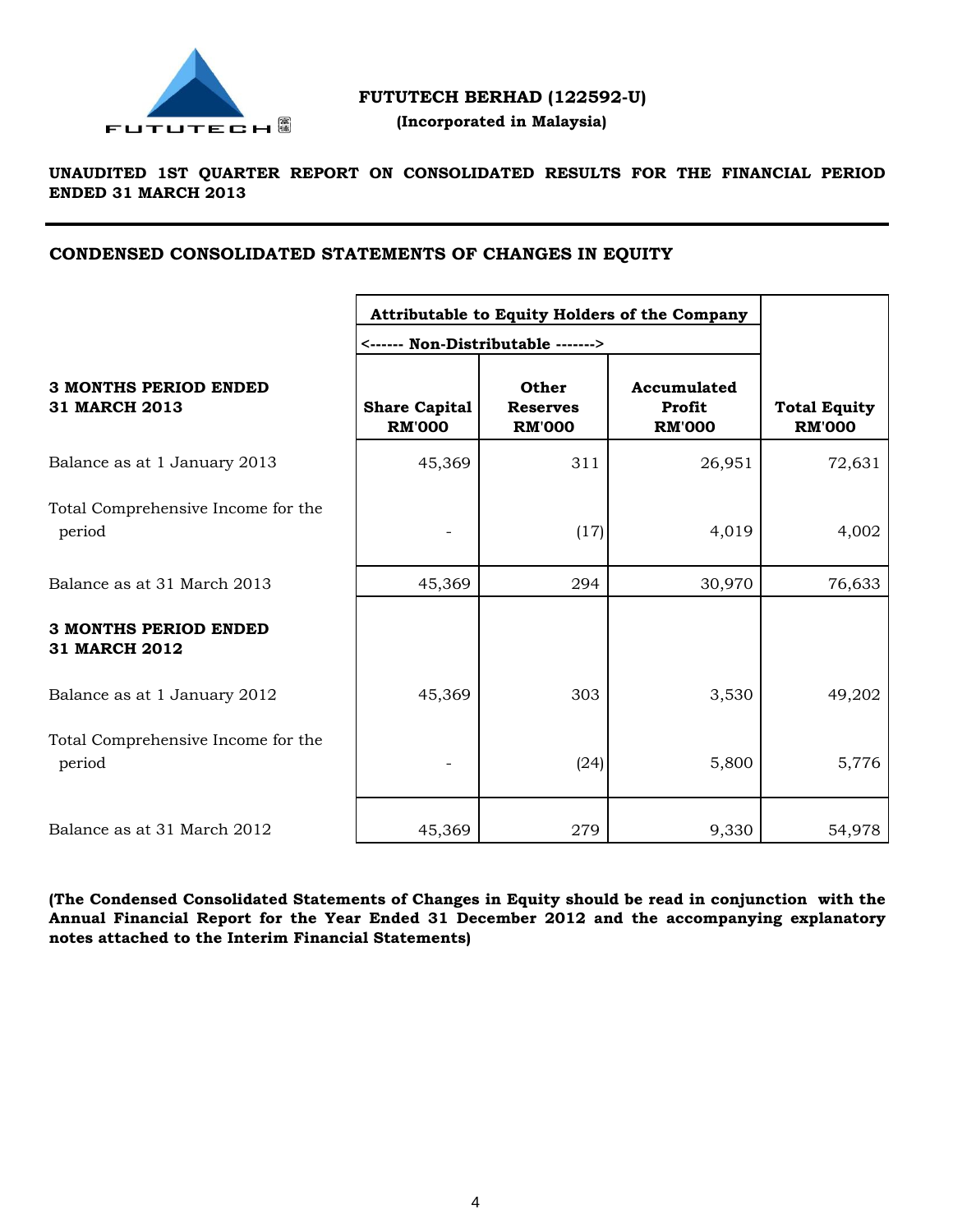

### **(Incorporated in Malaysia)**

**UNAUDITED 1ST QUARTER REPORT ON CONSOLIDATED RESULTS FOR THE FINANCIAL PERIOD ENDED 31 MARCH 2013**

### **CONDENSED CONSOLIDATED CASHFLOW STATEMENT**

|                                                                 | Current<br>year-to-date<br>ended<br>31.03.2013 | Corresponding<br>year-to-date<br>ended<br>31.03.2012 |
|-----------------------------------------------------------------|------------------------------------------------|------------------------------------------------------|
|                                                                 | (RM'000)                                       | (RM'000)                                             |
| CASH FLOWS FROM OPERATING ACTIVITIES                            |                                                |                                                      |
| Profit before tax                                               | 5,227                                          | 6,216                                                |
| Adjustment for:                                                 |                                                |                                                      |
| Amortisation and depreciation of property, plant and equipments | 262                                            | 330                                                  |
| Non-cash items                                                  | (338)                                          | (66)                                                 |
| Operating Profit Before Working Capital Changes                 | 5,151                                          | 6,480                                                |
| Changes in working capital:                                     |                                                |                                                      |
| Net change in operating assets                                  | 5,309                                          | (34, 729)                                            |
| Net change in operating liabilities                             | (7,006)                                        | 39,061                                               |
| Net Cash Generated From Operations                              | 3,454                                          | 10,812                                               |
| Income tax paid                                                 | (99)                                           |                                                      |
| Income tax refunded                                             | 110                                            | 402                                                  |
| Interest received                                               | 341                                            | 54                                                   |
| Net Cash Generated From Operating Activities                    | 3,806                                          | 11,268                                               |
| CASH FLOW FROM INVESTING ACTIVITY                               |                                                |                                                      |
| Acquisition of property, plant and equipments                   | (108)                                          | (128)                                                |
| Net Cash Used In Investing Activity                             | (108)                                          | (128)                                                |
| CASH FLOW FROM FINANCING ACTIVITY                               |                                                |                                                      |
| NET INCREASE IN CASH AND CASH EQUIVALENTS                       | 3,698                                          | 11,140                                               |
| <b>EFFECT OF EXCHANGE RATE CHANGES</b>                          | (17)                                           | (24)                                                 |
| CASH AND CASH EQUIVALENTS AT BEGINNING OF FINANCIAL PERIOD      | 60,759                                         | 13,652                                               |
| CASH AND CASH EQUIVALENTS AT END OF FINANCIAL PERIOD            | 64,440                                         | 24,768                                               |

**(The Condensed Consolidated Cashflow Statements should be read in conjunction with the Annual Financial Report for the Year Ended 31 December 2012 and the accompanying explanatory notes attached to the Interim Financial Statements)**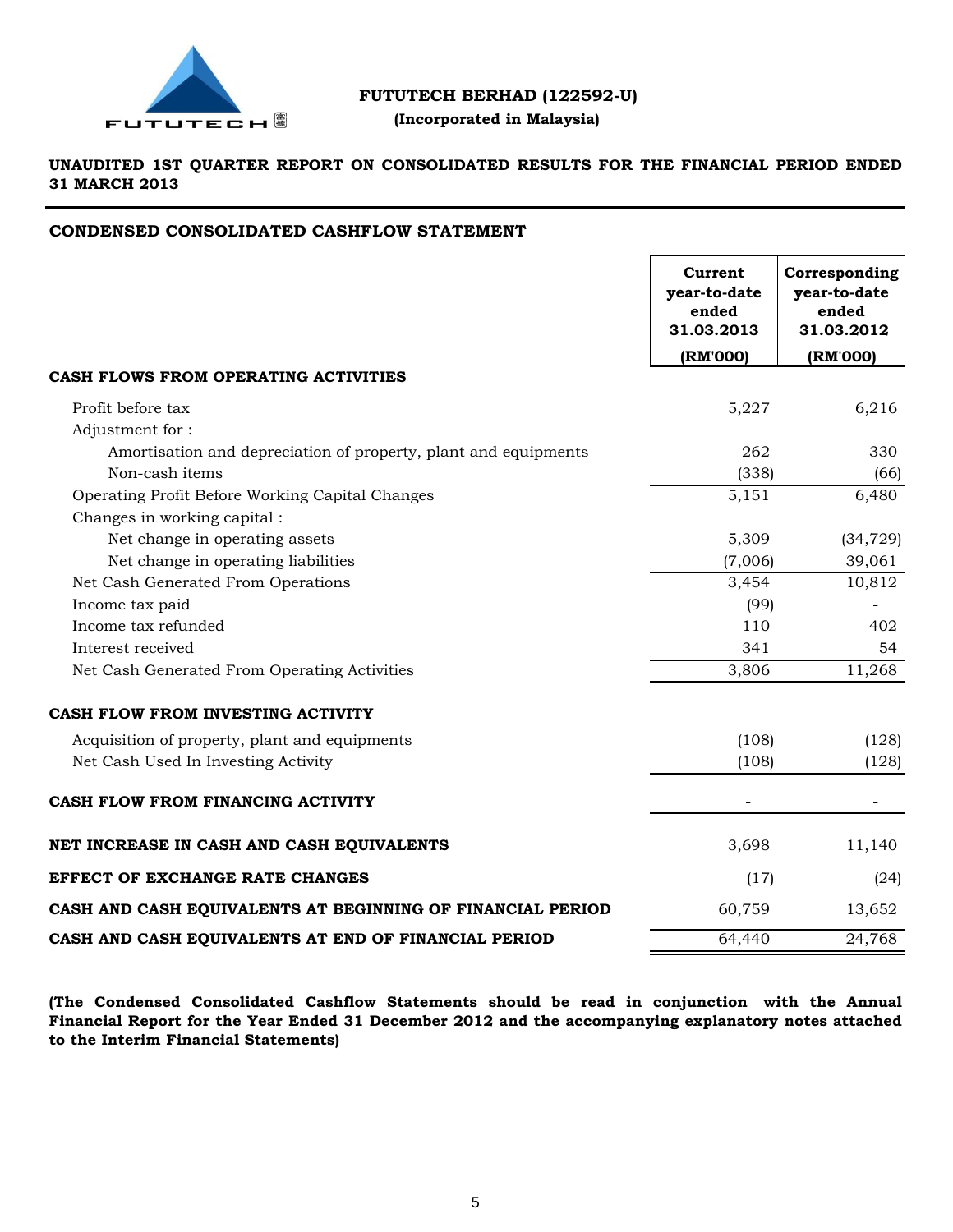

#### **INFORMATION REQUIRED BY MALAYSIAN FINANCIAL REPORTING STANDARD (MFRS) 134**

#### **A1. Corporate Information**

Fututech Berhad is a public limited company incorporated and domiciled in Malaysia, and is listed on the Bursa Malaysia Securities Berhad. The registered office is located at 802, 8th Floor, Block C, Kelana Square, 17 Jalan SS7/26, 47301 Petaling Jaya, Selangor. The principal place of business is located at No.1 (2nd Floor) Bangunan One Wangsa, Jalan Wangsa Permai, Taman Wangsa Permai, 52200 Kuala Lumpur.

#### **A2. Malaysian Financial Reporting Standards ("MFRS")**

These condensed consolidated interim financial statements, for the period ended 31 March 2013, have been prepared in accordance with MFRS 134, Interim Financial Reporting and paragraph 9.22 of the Listing Requirements of Bursa Malaysia Securities Berhad. These condensed consolidated interim financial statements also comply with IAS 34 Interim Financial Reporting issued by the International Accounting Standard Board.

These condensed consolidated interim financial statements have been prepared by applying accounting policies and method of computation consistent with those used in the preparation of the audited financial statements of the Group as at 31 December 2012, except for the adoption of the following new and revised Standards and Amendments.

|             |                                                                                                                     | Effective for annual period<br>beginning on or after |
|-------------|---------------------------------------------------------------------------------------------------------------------|------------------------------------------------------|
| Description |                                                                                                                     |                                                      |
| MFRS 7      | Financial Instruments : Disclosures [Amendments]<br>relating to Mandatory Effective Date of MFRS 9 and              | 1 March 2012                                         |
|             | Transition Disclosure]                                                                                              |                                                      |
| MFRS 10     | Consolidated Financial Statements                                                                                   | 1 January 2013                                       |
| MFRS 10     | Consolidated Financial Statements<br>[Amendments                                                                    |                                                      |
|             | relating to Transition Guidance                                                                                     | 1 January 2013                                       |
| MFRS 11     | Joint Arrangements                                                                                                  | 1 January 2013                                       |
| MFRS 11     | Joint Arrangements [Amendments relating to Transition                                                               |                                                      |
|             | Guidance]                                                                                                           | 1 January 2013                                       |
| MFRS 12     | Disclosures of Interests in Other Entities                                                                          | 1 January 2013                                       |
| MFRS 12     | Disclosures of Interests in Other Entities [Amendments]                                                             |                                                      |
|             | relating to Transition Guidance                                                                                     | 1 January 2013                                       |
| MFRS 13     | Fair Value Measurement                                                                                              | 1 January 2013                                       |
|             | MFRS 101 Presentation of Financial Statements [Amendments<br>Presentation of Items<br>Other<br>relating<br>οf<br>to |                                                      |
|             | Comprehensive Income]                                                                                               | 1 July 2012                                          |
|             | MFRS 119 Employee Benefits [IAS 19 as amended by IASB in June 2011]                                                 | 1 January 2013                                       |
|             | MFRS 127 Separate Financial Statements [IAS 27 as amended by                                                        |                                                      |
|             | IASB in May $2011$                                                                                                  | 1 January 2013                                       |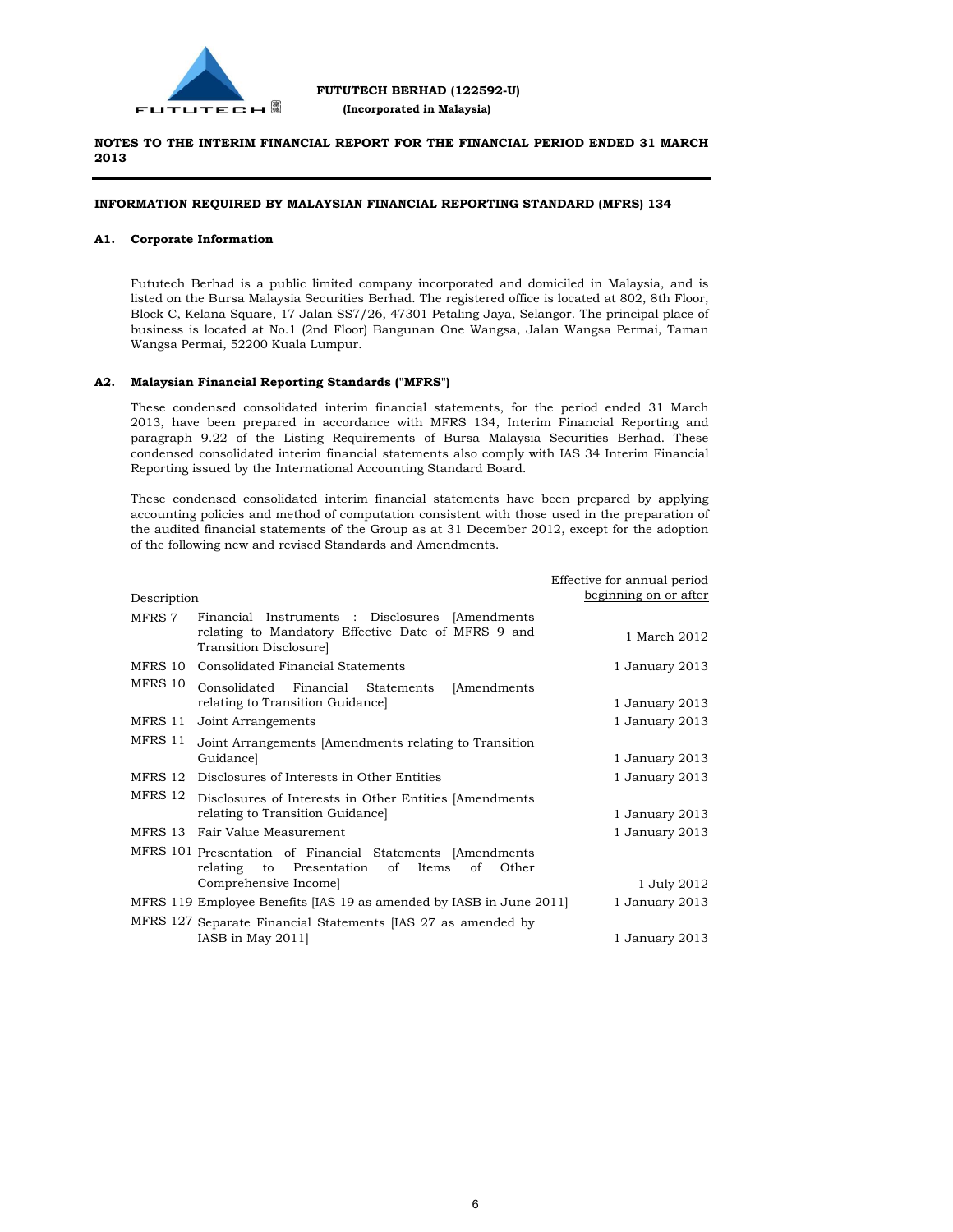

#### **A2. Malaysian Financial Reporting Standards ("MFRS") (cont'd)**

|                                                                                                  | Effective for annual period |
|--------------------------------------------------------------------------------------------------|-----------------------------|
| Description                                                                                      | beginning on or after       |
| MFRS 128 Investments in Associates and Joint Ventures [IAS 28]<br>as amended by IASB in May 2011 | 1 January 2013              |
| Amendments to MFRS contained in the document entitled Annual                                     |                             |
| Improvements 2009 - 2011 cycle                                                                   | 1 January 2013              |

The adoption of abovementioned Standards and Amendments does not have material impact on the financial statements of the Group and of the Company excepts for more extensive disclosures in the financial statements.

#### **A3. Audit Report**

The audited financial statements for the preceding financial year ended 31 December 2012 were not subject to any qualification.

#### **A4. Seasonal or Cyclical Factors**

The principal business operations of the Group are not significantly affected by any seasonal or cyclical factors.

#### **A5. Unusual Items**

There were no unusual items during the current quarter under review that affecting the assets, liabilities, equity, net income or cashflow of the Group.

#### **A6. Changes in Estimates**

There were no significant changes in estimates that have a material effect to the current quarter under review.

#### **A7. Debt and Equity Securities**

There were no other issuance or repayment of debt and equity securities, share buy-backs, share cancellations, shares held as treasury shares and resale of treasury shares by the Group during the current quarter under review.

#### **A8. Dividends Paid**

No dividend has been paid during the current quarter under review.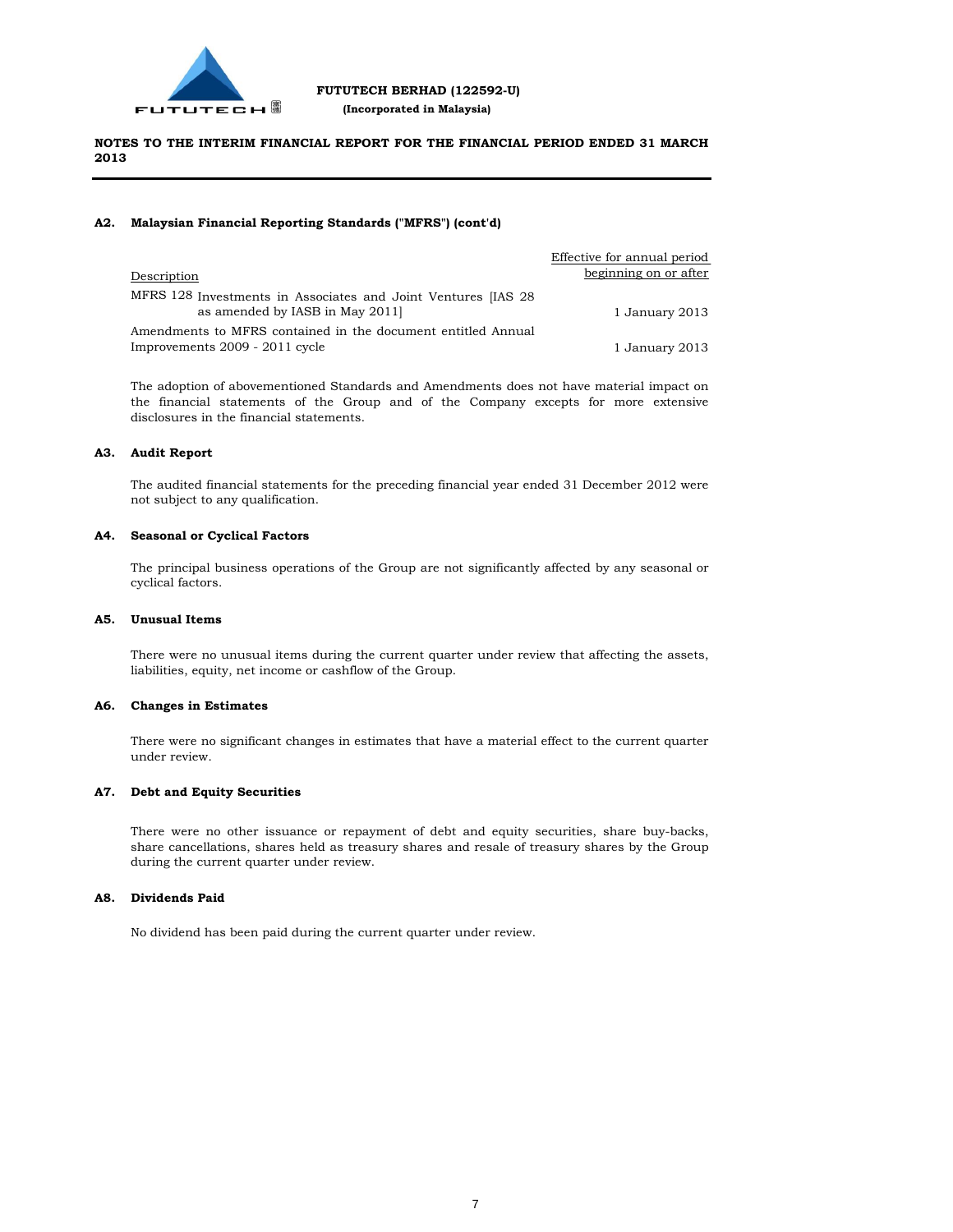

#### **A9. Segmental Information**

#### **FOR THE FINANCIAL PERIOD ENDED 31 MARCH 2013**

|                       | Construction<br>(RM'000) | Manufacturing<br>(RM'000) | <b>Others</b><br>(RM'000) | Elimination<br>(RM'000)  | <b>Total</b><br>(RM'000) |
|-----------------------|--------------------------|---------------------------|---------------------------|--------------------------|--------------------------|
| External Revenue      | 13,760                   | 527                       | $\overline{\phantom{a}}$  |                          | 14,287                   |
| Inter Segment Revenue | 15,367                   | 1,470                     | -                         | (16, 837)                | $\overline{\phantom{a}}$ |
|                       | 29,127                   | 1,997                     | -                         | (16, 837)                | 14,287                   |
| <b>RESULTS</b>        |                          |                           |                           |                          |                          |
| Segmental Results     | 4,438                    | (278)                     | (141)                     | $\overline{\phantom{a}}$ | 4,019                    |
| <b>Other Reserves</b> |                          |                           |                           |                          |                          |
| Segmental Assets      | 73,557                   | 105,117                   | 48,335                    | (99, 317)                | 127,692                  |
| Segmental Liabilities | 109,105                  | 59,359                    | 43,349                    | (160, 754)               | 51,059                   |

#### **FOR THE FINANCIAL PERIOD ENDED 31 MARCH 2012**

|                                              | Construction<br>(RM'000) | Manufacturing<br>(RM'000) | <b>Others</b><br>(RM'000) | Elimination<br>(RM'000) | <b>Total</b><br>(RM'000) |
|----------------------------------------------|--------------------------|---------------------------|---------------------------|-------------------------|--------------------------|
| External Revenue                             | 79,130                   | 755                       | -                         |                         | 79,885                   |
| Inter Segment Revenue                        | 28,585                   | 2,428                     |                           | (31, 013)               |                          |
|                                              | 107,715                  | 3,183                     |                           | (31, 013)               | 79,885                   |
| <b>RESULTS</b><br>Segmental Results          | 6,108                    | 10                        | (318)                     |                         | 5,800                    |
| <b>OTHER INFORMATION</b><br>Segmental Assets | 112,382                  | 102,355                   | 34,611                    | (111, 215)              | 138,133                  |
| Segmental Liabilities                        | 163,623                  | 51,226                    | 41,085                    | (172, 779)              | 83,155                   |

As the business of the Group is engaged entirely in Malaysia, no reporting by geographical location of operation is presented.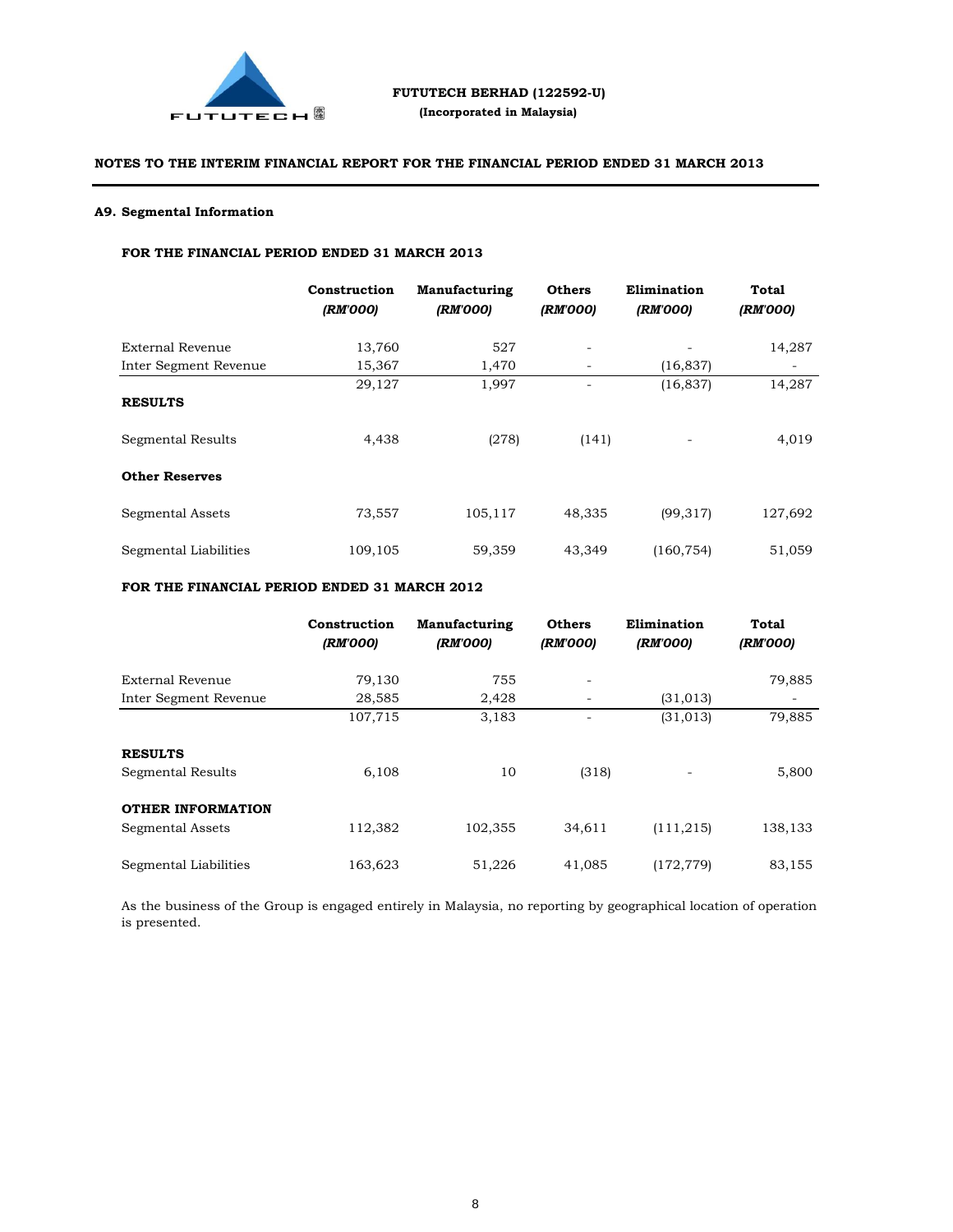

#### **A9. Segmental Information (contd.)**

As the business of the Group is engaged entirely in Malaysia, no reporting by geographical location of operation is presented.

For management purposes, the Group is organised into business units based on their products and services, and has three (3) reportable operating segments as follow:

(i) Construction - Supply and installation of aluminium and glazing works, stone works, interior fixtures, fittings, lightings, cabinetry and related products, provision of contract workmanship and general building works and related services.

(ii) Manufacturing - Manufacture, assemble, installation and sale of light fittings, furniture, kitchen cabinetry and related products.

(iii) Others - Investment holding and dormant companies

#### **Segment performance for the financial period ended 31 March 2013 as compared to corresponding preceding year quarter ended 31 March 2012**

#### **(i) Construction**

The construction segment recorded an external revenue of RM13.76 million for the current quarter under review as compared to the corresponding preceding year quarter of RM79.13 million. Lower revenue during the current quarter was mainly due to projects nearing finalisation stage as compared to the corresponding preceding year quarter where projects' progress was in high momentum. Segmental profit decreased from RM6.11 million in the corresponding preceding year quarter to segmental profit of RM4.44 million for the current quarter, representing a decrease of RM1.67 million.

#### **(ii) Manufacturing**

Manufacturing segment recorded a revenue of RM527 thousand for the current quater as compared to the corresponding preceding year quarter of RM755 thousand. The reduction in revenue led to the decrease in segmental result from a profit of RM10 thousand in the corresponding preceding year quarter to a loss of  $\rm RM278$  thousand in current quater. The inter-segment revenue of RM1.61 million was derived from progress revenue of manufacturing of kitchen cabinetry and related products to inter-company for construction purpose. These have been eliminated at the group level. (RM)<br>En payment of Experiment of Experiment of Experiment of Experiment of Experiment of Experiment of Experiment o<br>Experiment of Experiment of Experiment of Experiment of Experiment of Experiment of Experiment of Experime

#### **(iii) Others**

Others refer to investment holding and dormant companies. Segmental loss of RM141 thousand was recorded during the current quarter due to operating expenses being incurred. hti<br>Lu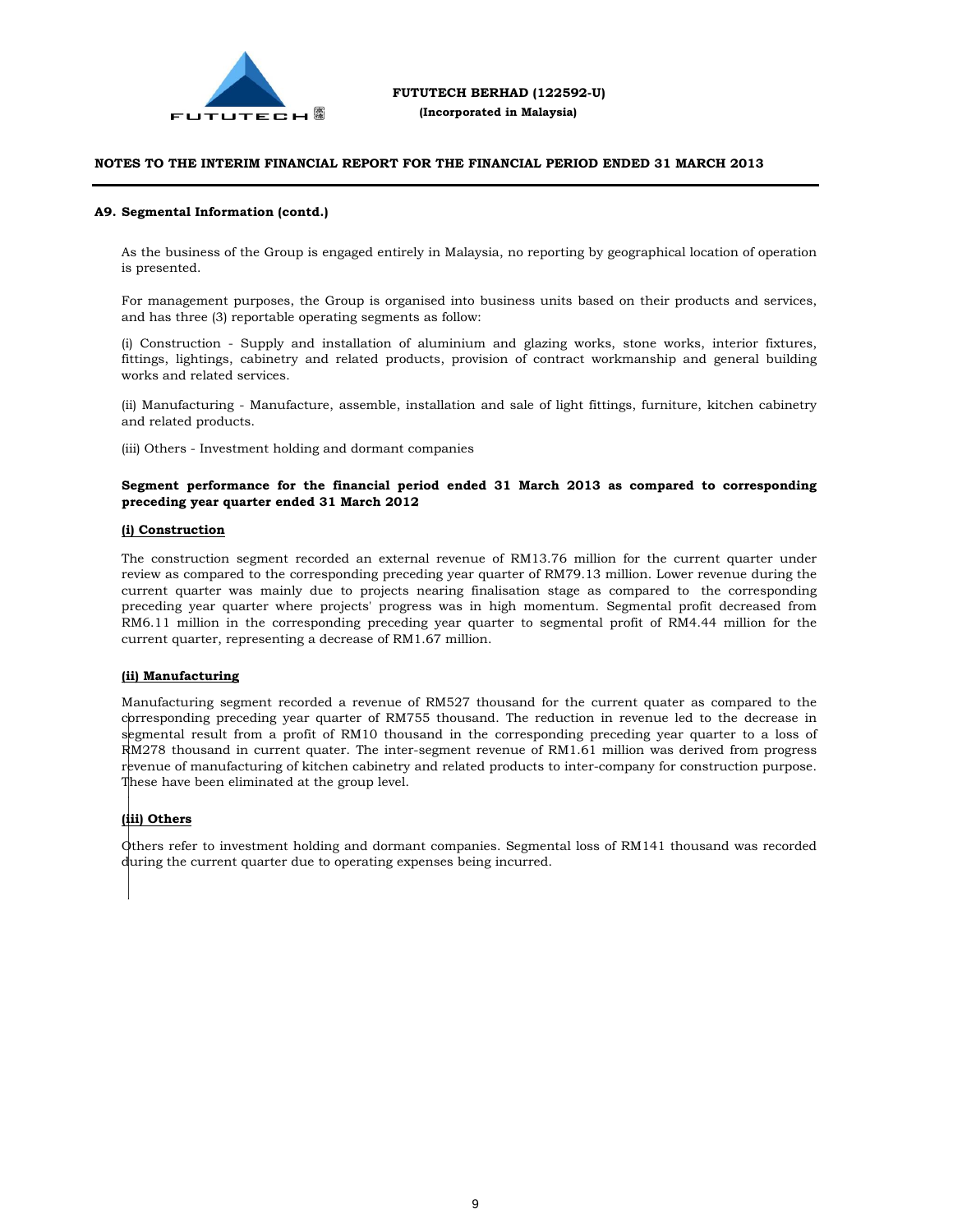

#### **A10. Profit Before Tax**

|                                                                | Individual             | Cumulative<br><b>Quarter</b><br>31.03.2013 |  |
|----------------------------------------------------------------|------------------------|--------------------------------------------|--|
|                                                                | <b>Quarter</b>         |                                            |  |
|                                                                | 31.03.2013<br>(RM'000) |                                            |  |
|                                                                |                        | (RM'000)                                   |  |
| Amortisation and depreciation of property, plant and equipment | 262                    | 262                                        |  |
| Interest income                                                | 341                    | 341                                        |  |
| Realised foreign exchange loss                                 |                        |                                            |  |

Other than the above items, there were no exceptional items, inventories written down and written off and allowance for impairment loss on investment properties for the current quarter under review.

#### **A11. Subsequent Events**

As at the date of this report, there were no material events subsequent to the balance sheet date that affect the results of the Group for the current quarter under review.

#### **A12. Changes in Composition of the Group**

There were no changes in the composition of the Group during the current quarter under review.

#### **A13. Changes in Contingent Liabilities or Contingent Assets**

As at the date of this report, the Company has given corporate guarantees amounting to RM9.6 million for credit facilities granted to certain subsidiary companies or in lieu of performance bond requested by client.

Other than as disclosed above, there were no other changes in the contingent liabilities or assets since the last financial year ended 31 December 2012.

#### **A14. Capital Commitments**

As at the date of this report, the Group has no material capital commitments.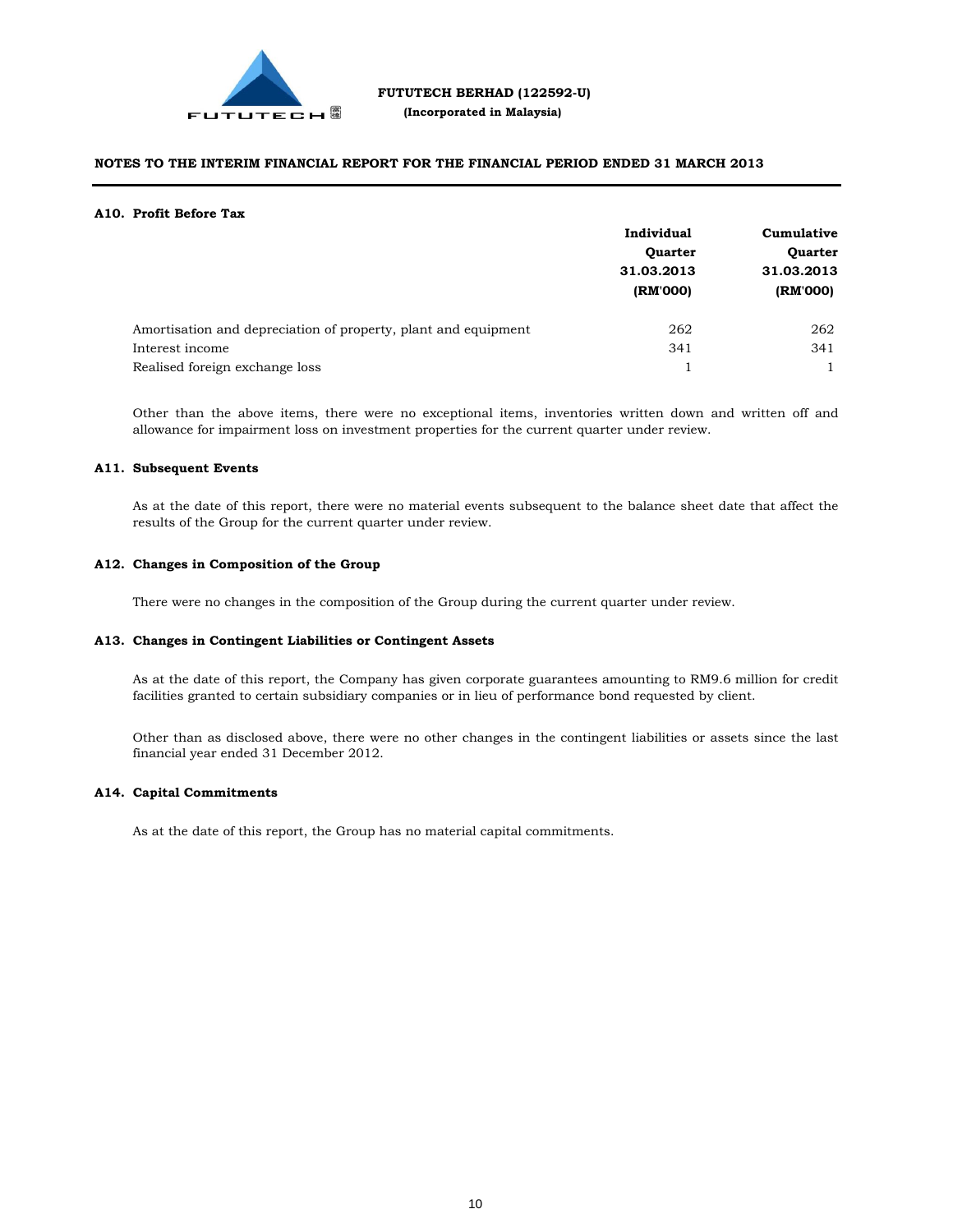

#### **ADDITIONAL INFORMATION REQUIRED BY THE LISTING REQUIREMENTS OF BURSA SECURITIES**

#### **B1. Review of Performance**

For the current quarter under review, the Group recorded a revenue of RM14.29 million as compared to the corresponding preceding year quarter of RM79.89 million. Lower revenue during the current quarter was mainly due to projects nearing finalisation stage as compared to the corresponding preceding year quarter where projects' progress was in high momentum.

Profit before tax ("PBT") of the Group decreased from RM6.22 million in the corresponding preceding year quarter to PBT of RM5.23 million for the current quarter, representing a marginal decrease of RM0.99 million.

#### **B2. Material Change in Results of Current Quarter Compared to Preceding Quarter**

|                   | Current       | Preceding            |  |
|-------------------|---------------|----------------------|--|
|                   | Quarter ended | <b>Ouarter ended</b> |  |
|                   | 31.3.2013     | 31.12.2012           |  |
|                   | (RM'000)      | (RM'000)             |  |
|                   | 14,287        | 10,223               |  |
| Revenue           | 5,227         | 5,580                |  |
| Profit before tax |               |                      |  |

For the current quarter under review, the Group recorded a revenue of RM14.29 million as compared to RM10.22 million in its immediate preceding quarter. PBT was marginally down as preliminary expenses amongst others, were incurred for an earlier awarded project and preparation for securing a prospective project.

#### **B3. Current Year Prospects**

The Group will continue to emphasize on the efficient project management in its construction arm whilst exploring growth opportunities in property development via land banking and joint-ventures. The Group is cautiously optimistic that its overall performance for the year will continue to be satisfactory.

#### **B4. Profit Forecast**

There were no profit forecast prepared or profit guarantee made by the Group.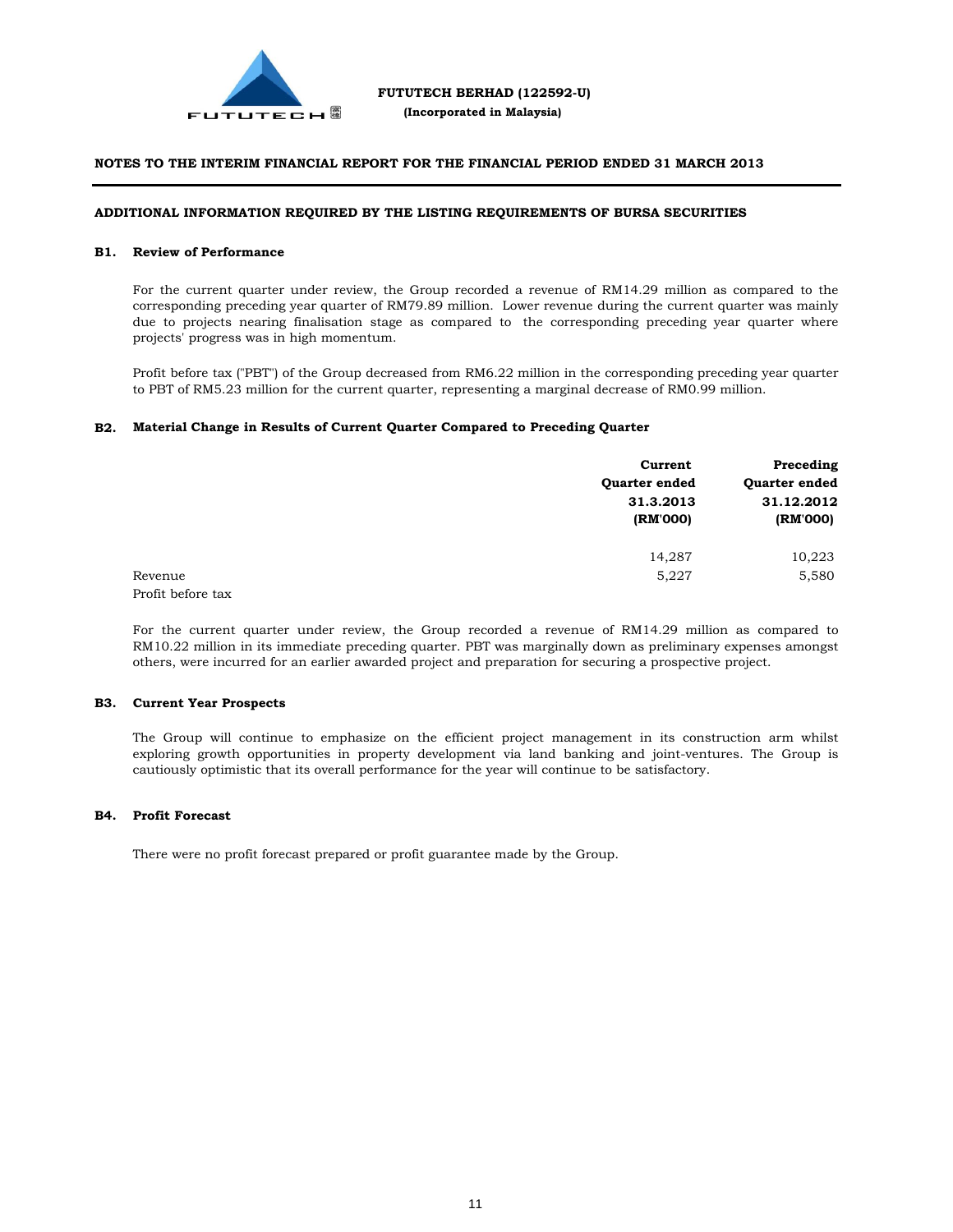

#### **B5. Taxation**

|                                | Individual<br>Quarter<br>31.03.2013<br>(RM'000) | Cumulative<br>Quarter<br>31.03.2013<br>(RM'000) |
|--------------------------------|-------------------------------------------------|-------------------------------------------------|
| Malaysia income tax            |                                                 |                                                 |
| - current year                 | 87                                              | 87                                              |
| - in respect of previous years | (1)                                             | (1)                                             |
|                                | 86                                              | 86                                              |
| Deferred tax                   |                                                 |                                                 |
| - current year                 | 1,165                                           | 1,165                                           |
| - in respect of previous years | (43)                                            | (43)                                            |
|                                | 1,208                                           | 1,208                                           |

The effective tax rate of the Group in the current quarter under review is lower than the statutory tax rate of 25% due mainly to the utilisation of tax losses brought forward.

#### **B6. Quoted Securities**

There were no quoted securities as at current quarter under review.

#### **B7 Group Borrowings and Debt Securities**

There were no borrowings and debts securities as at current quarter under review.

#### **B8. Status of Corporate Proposals announced**

On 28 March 2013, the shareholders of the Company have at the Extraordinary General Meeting passed the resolution on proposed acquisition of land by Senandung Raya Sdn Bhd, a wholly-owned subsidiary of the Company, which measuring approximately 35,310 square metres held under PN 48543 Lot 10333 Mukim Bukit Raja, Daerah Petaling Jaya Selangor for a total purchase consideration of RM16,500,000 by way of a show of hands. The details of the proposal was previously disclosed in the interim financial report of the financial year ended 31 December 2012.

Saved as disclosed above, there is no other corporate proposal announced but not complete.

#### **B9. Changes in Material Litigation**

As at the date of this report, there were no pending material litigation for the Group.

#### **B10. Dividends**

No interim dividend has been declared for the current quarter under review.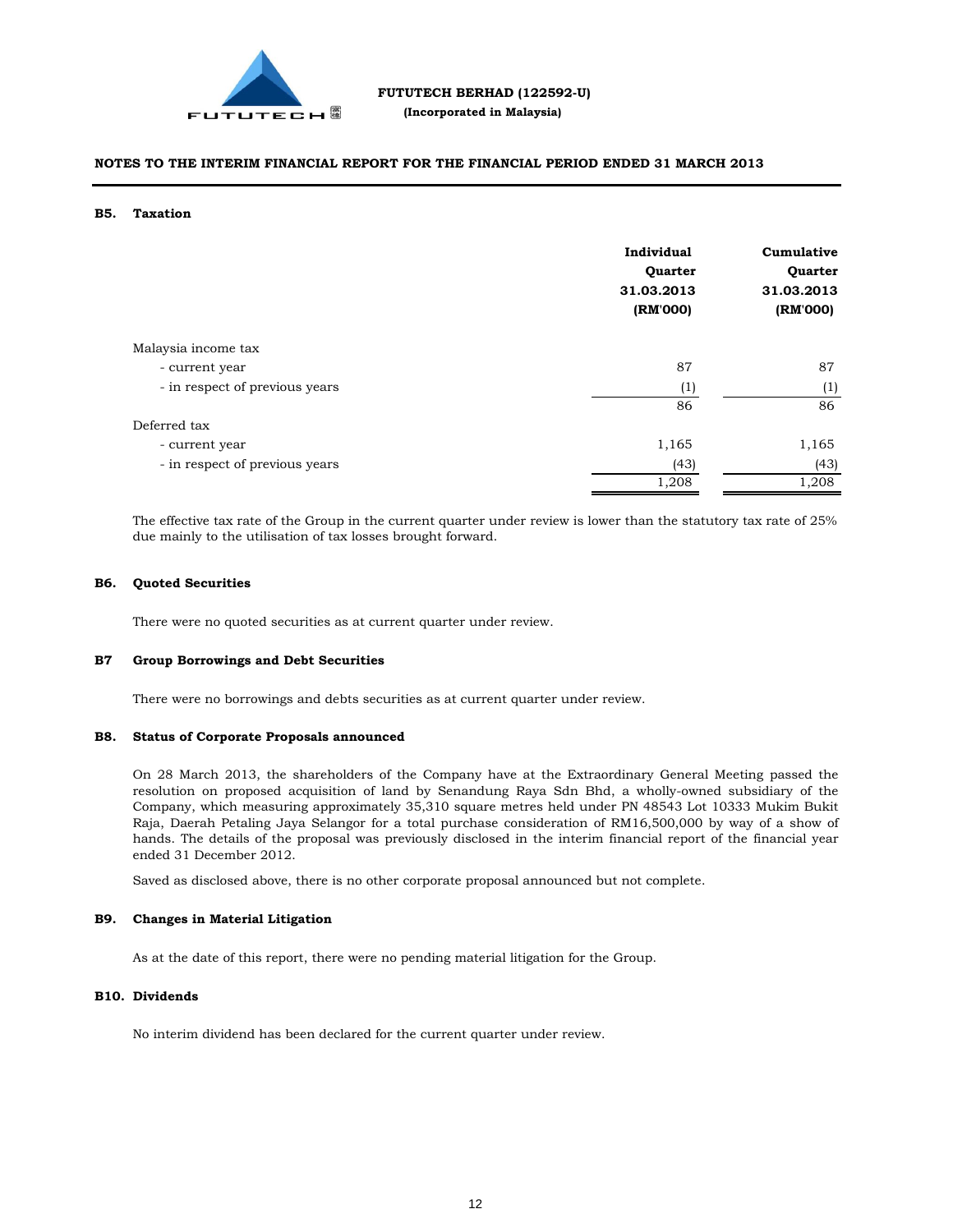

#### **B11. Derivatives and Fair Value Changes of Financial Liabilities**

- (a) There were no derivaties as at the current quarter under review.
- (b) There were no fair value gain/(loss) on fair value changes of financial liabilities for the current quarter under review.

#### **B12. Sales of unquoted investments and/or properties**

There were no sales of unquoted investments and/or properties as at the current quarter under review.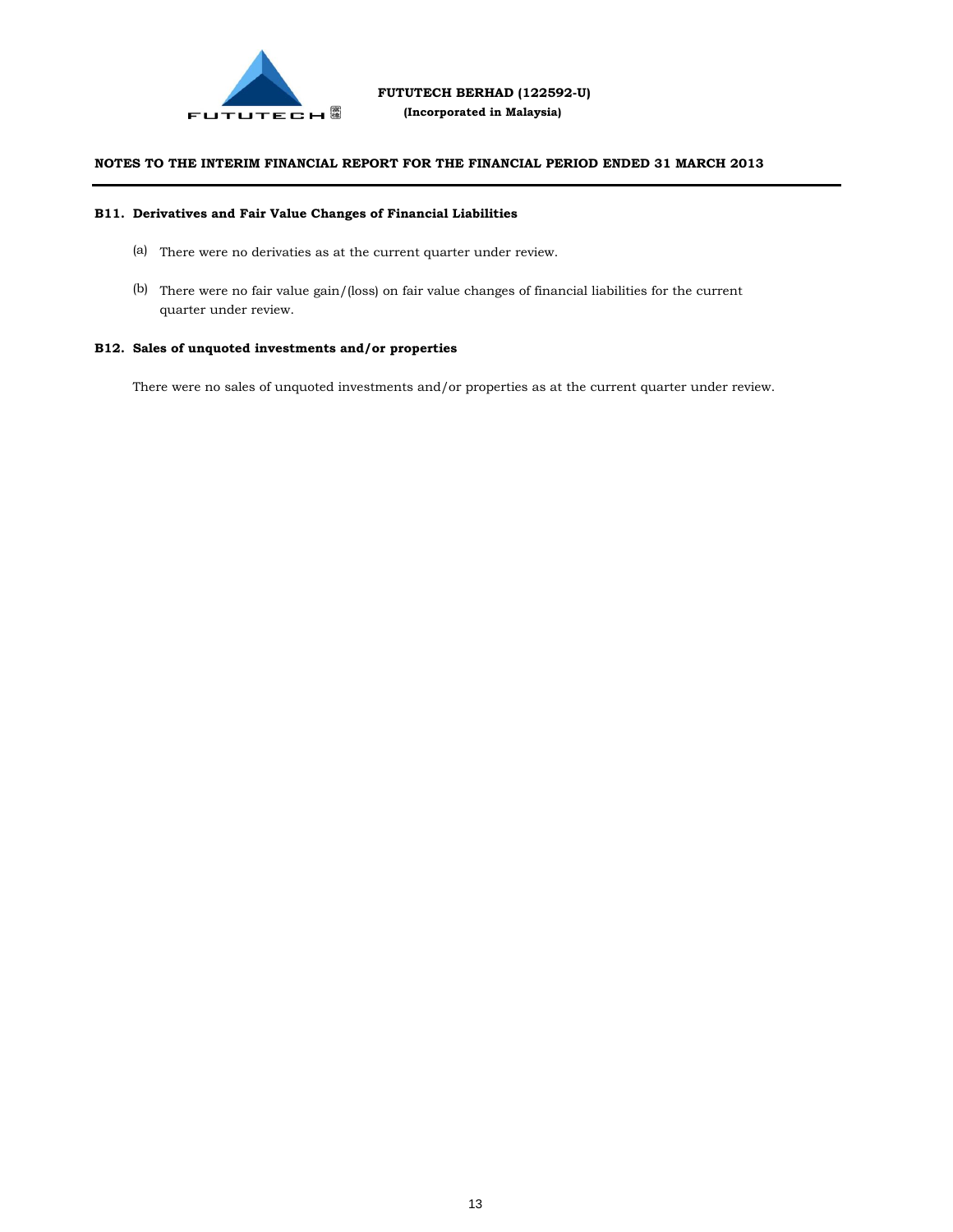

 **(Incorporated in Malaysia)**

#### **NOTES TO THE INTERIM FINANCIAL REPORT FOR THE FINANCIAL PERIOD ENDED 31 MARCH 2013**

#### **B13. Earnings Per Share**

## **Earnings**

Profit attributable to equity holders of the Company (RM'000)

#### **a) Basic**

Weighted average number of ordinary shares ('000)

**Basic Profit per share attributable to equity holders of the Company (Sen)**

#### **b) Diluted**

Weighted average number of ordinary shares (diluted) ('000)

**Fully diluted earnings / (losses) per share attributable to equity holders of the parent (Sen)**

|            | <b>Individual Quarter Ended</b> |  | <b>Cumulative Quarter Ended</b> |           |  |
|------------|---------------------------------|--|---------------------------------|-----------|--|
| 31.03.2013 | 31.3.2012                       |  | 31.03.2013                      | 31.3.2012 |  |
|            |                                 |  |                                 |           |  |
| 4,019      | 5,800                           |  | 4,019                           | 5,800     |  |
|            |                                 |  |                                 |           |  |
| 90,737     | 90,737                          |  | 90,737                          | 90,737    |  |
|            |                                 |  |                                 |           |  |
| 4.43       | 6.39                            |  | 4.43                            | 6.39      |  |
| $N/A^*$    | $N/A^*$                         |  | $N/A^*$                         | $N/A^*$   |  |
|            |                                 |  |                                 |           |  |
| $N/A^*$    | $N/A^*$                         |  | $N/A^*$                         | $N/A^*$   |  |

**\*** *Fully diluted EPS is not calculated as the impact is anti-dilutive*